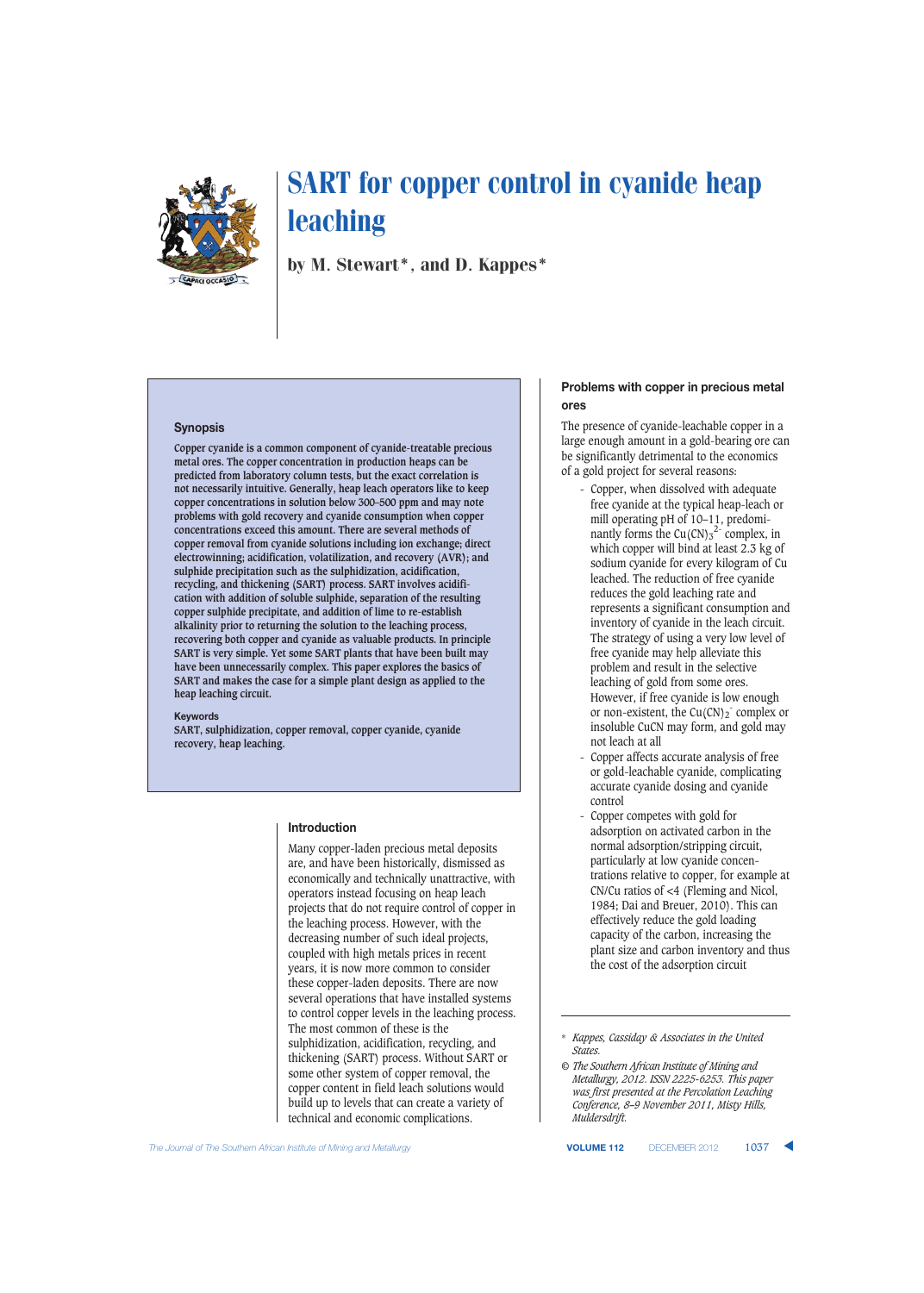- Copper-loaded carbon can also result in significant copper reporting to dorè bars along with gold and silver, increasing refining costs
- The copper-bound cyanide inventory in the heap can create environmental issues with heap closure that may require more extensive washing and possibly even cyanide destruction treatment, adding significant backend cost to the project.

Nearly all copper oxide minerals show significant solubility in cyanide (Hedley and Tabachnick, 1958; Marsden and House, 2006). Many sulphide copper minerals also show significant solubility, although less so than the copper oxide minerals. The overall cyanide-soluble copper fraction of a particular ore is best estimated through bottle roll and/or column test work, as the exact mineralogical composition cannot be conveniently determined.

In an operating cyanide heap leach, copper will begin to leach from fresh ore on the heap, and if unchecked can build up in solution to levels that begin to affect gold recovery and cyanide consumption, in turn affecting project economics. The problem of copper leaching is compounded when multiple lifts are placed on the heap (as is usually the case). Old lifts buried under active leaching areas can continue to slowly leach copper and consume free cyanide in the process. It is possible to install impermeable liners on top of old lifts, but this is expensive, technically difficult, and usually results in reduced overall gold recovery.

While each operation varies, a good general guideline is that if laboratory work indicates that field process solutions will stabilize at copper concentrations higher than 500 ppm Cu, gold recovery might be affected and copper control should be considered. Without some form of copper removal or treatment, the copper concentration in a typical heap leach process solution (in grams copper per litre) as a rule of thumb will build up to between three and six times the amount of leached copper (in grams copper per ton of ore) as determined in long-term laboratory column leach tests. This means that low-grade gold ores, especially those below 1 g/t Au, showing as little as 100 g/t leachable copper might be in need of copper treatment.

As an example, the additional cost of sodium cyanide attributed to leaching copper at a rate of 200 g Cu per ton of ore would be US\$1.25 per ton of ore. This assumes a cost of US\$2.50 per kilogram NaCN and an average consumption of 2.5 kg NaCN per kilogram Cu leached. To look at the cost another way, if this 200 g/t cyanide-leachable copper was present in an ore with a recovery of 0.5 g/t gold, the cash cost of the copper-bound cyanide consumption alone would be US\$78 per ounce Au (it takes about 62 t of ore to produce one ounce of gold at this recovery).

This illustrated cost does not include the cost of cyanide destruction, which if no copper/cyanide recovery treatment is proposed, may be required for some projects at high copper concentrations. As a rule of thumb, the cost of cyanide destruction is roughly equal to the cost of purchased cyanide, so the above costs would effectively be doubled if cyanide destruction is required.

For proper heap design for cyanide leaching of copperbearing gold ores, it is necessary to run long-term column tests (typically 60 to 180 days) at two or three different cyanide and/or pH levels. The relationships between goldsilver-copper recoveries, cyanide levels, and leach times will be different for each orebody. Since gold-copper types of orebodies tend to be emplaced in large acidic volcanic systems, ore characteristics can be variable and more than one sample may need to be tested. It is important that the test programme be comprehensive and defined early in the project evaluation process.

# **General methods of copper removal from cyanide solutions**

Several methods have been proposed to treat copper in precious metal cyanide solutions, detailed descriptions of which can be found elsewhere (Briggs and Kidby, 1990; Fleming *et al.*, 1995; Botz and Parodi, 1997, MacPhail and Fleming, 1998; Barter, 2001; Marsden, 2006; Botz and Acar, 2007; Ford *et al.* 2008, Guzman *et al.* 2010). Some of the more established or piloted methods include the acidificationvolatilization-recovery (AVR) method, electrowinning, and sulphide precipitation (e.g. MNR and SART). Ion-exchange processes (e.g. AuGMENT and Vitrokele) can be used as preconcentration steps in combination with these recovery methods. Table I provides a brief description of these processes.

Of the above processes, SART is most commonly encountered in operations, and will be discussed in the following sections.

# **SART process for copper removal and cyanide recovery**

#### *General process*

The SART process recovers copper, and other metals such as silver and zinc, as a sulphide precipitate, separates the precipitate from solution, and recovers the cyanide that was bound to the copper by re-establishing an alkaline pH to the effluent (neutralization). The neutralized solution is recycled to the leaching process.

SART process chemistry is in essence simple and is summarized by the following reactions:

*Sulphidation and acidification:*

2  $Cu(CN)_3^{2-}(aq) + S^2(aq) \rightarrow Cu_2S_{(s)} + 6 CN_{(aq)}$ significantly complete at pH < 5.0

## *Neutralization:*

2 *HCN*(*aq*) *+ Ca*(*OH*)2 <sup>→</sup>*Ca*(*CN*)2(*aq*) *+* 2*H*2*O*

The conventional SART process flow sheet is presented in Figure 1. It is thought by the authors that this traditional approach has resulted in the construction of some SART plants that may have been more complex or expensive than is necessary. The 'SART LITE' flow sheet is presented as a possible alternative to the conventional SART circuit in Figure 2. The properly engineered flow sheet needs to fit each specific project, so it is recognized that some combination of the two flow sheets might be appropriate in some cases.

## *SART plant unit operations*

This section will examine some aspects of SART plant design and suggest areas where the design might be simplified and the capital costs reduced. Where equipment design or flow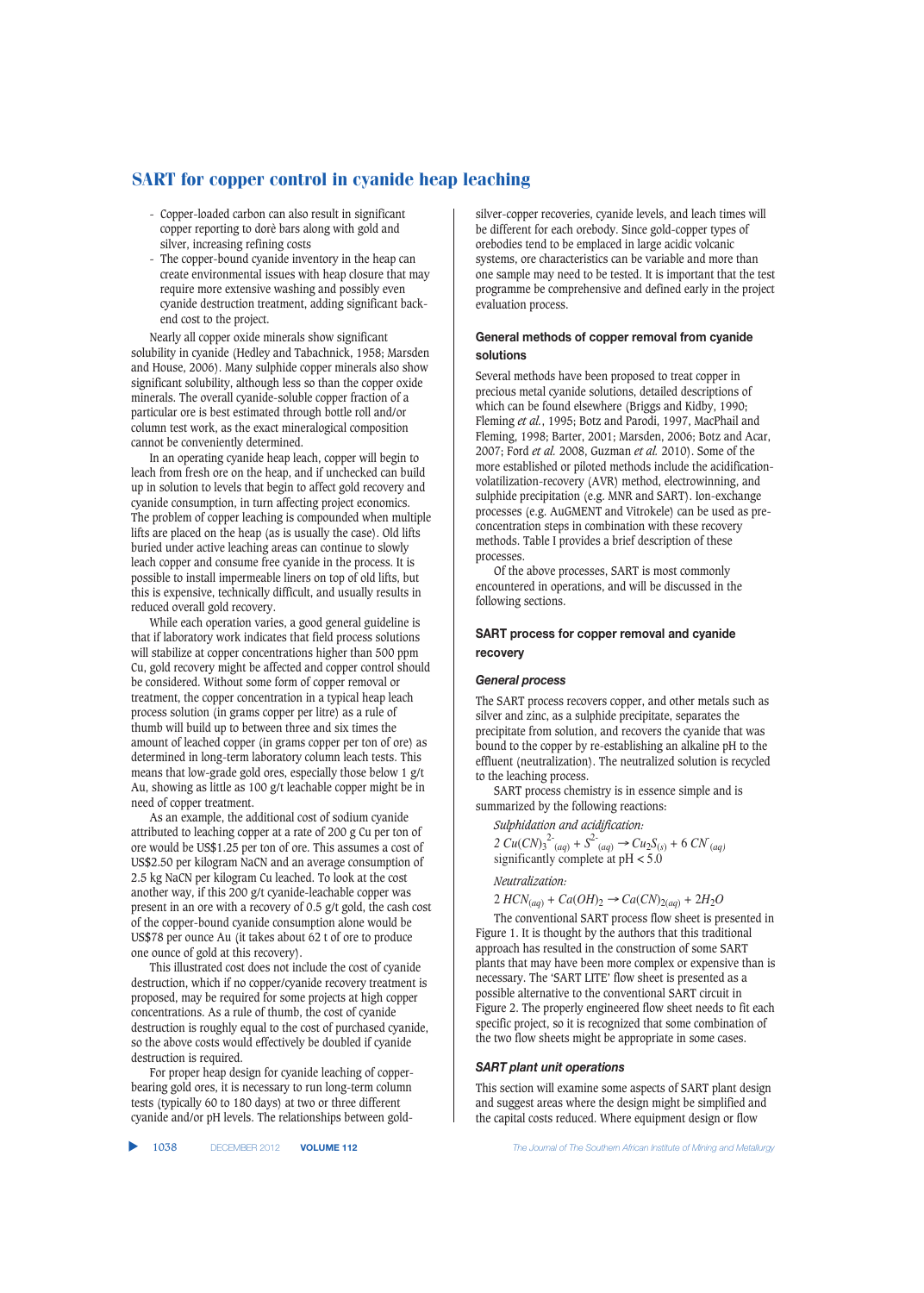| Table I                                                                                                           |                        |                                                                                                                                                                                                                                                                                                                                                                                                                                                                                                                                                  |  |  |  |  |  |
|-------------------------------------------------------------------------------------------------------------------|------------------------|--------------------------------------------------------------------------------------------------------------------------------------------------------------------------------------------------------------------------------------------------------------------------------------------------------------------------------------------------------------------------------------------------------------------------------------------------------------------------------------------------------------------------------------------------|--|--|--|--|--|
| Some piloted or established methods of recovering copper and/or cyanide from copper cyanide streams               |                        |                                                                                                                                                                                                                                                                                                                                                                                                                                                                                                                                                  |  |  |  |  |  |
| <b>Process name</b>                                                                                               | State of<br>technology | <b>Process description</b>                                                                                                                                                                                                                                                                                                                                                                                                                                                                                                                       |  |  |  |  |  |
| AVR (acidification,<br>volatilization,<br>recovery)                                                               | Commercial             | Influent is acidified to pH <2 in aeration tower to dissociate free, WAD, and strong cyanide complexes to<br>metal ions and liberate gaseous HCN; HCN recovered as concentrated NaCN in adsorption tower by contact<br>with caustic/lime, metal ions removed as hydroxide precipitates<br>Pros: Can treat solutions or pulps (Cyanisorb); recovers concentrated cyanide, amenable to both mill and<br>heap leach makeup; removes metals from solution, including specific toxics such as arsenic, antimony, and<br>also soluble sulphur species. |  |  |  |  |  |
|                                                                                                                   |                        | Cons: Relatively high capital costs, potential issues with gypsum scaling in adsorption tower                                                                                                                                                                                                                                                                                                                                                                                                                                                    |  |  |  |  |  |
| Acidification, copper<br>cyanide precipitation                                                                    | Piloted                | Influent acidified to pH < 3 to remove Cu as CuCN. CuCN filtered and collected, HCN regenerated as NaCN<br>by adding lime or caustic.                                                                                                                                                                                                                                                                                                                                                                                                            |  |  |  |  |  |
|                                                                                                                   |                        | Pros: Simple, high copper removal is possible, partial cyanide recovered.                                                                                                                                                                                                                                                                                                                                                                                                                                                                        |  |  |  |  |  |
|                                                                                                                   |                        | Cons: CuCN difficult to dewater/filter, and product likely difficult to sell, maximum possible CN recovery<br>only about 65%, acid and lime/caustic consumption high.                                                                                                                                                                                                                                                                                                                                                                            |  |  |  |  |  |
| Sulphide precipitation:<br>(1) MNR process<br>(2) SART (sulphidation,<br>acidification, recycling,<br>thickening) | Commercial             | Influents treated with acid and chemical sulphide to precipitate copper sulphide, followed by: (1) Direct<br>filtration or collection of precipitate in MNR process or (2) thickening and then filtration of<br>precipitate in SART. In both processes, the effluent is reacted with lime or caustic to regenerate cyanide.                                                                                                                                                                                                                      |  |  |  |  |  |
|                                                                                                                   |                        | Pros: SART demonstrated commercially, simple process, relatively low capital and operating costs,<br>recovers copper and also silver (if present) as a saleable product, and also recovers cyanide (>95% is<br>possible). Effluent can be returned directly to heap leaching process                                                                                                                                                                                                                                                             |  |  |  |  |  |
|                                                                                                                   |                        | Cons: Can only treat clean solutions, NaSH reagent fairly expensive. Copper product may have variable<br>value depending on purity and composition as sulphide ion can precipitate other metals (e.g. Zn, Pb) and<br>contain less desirable anions (e.g. CN, SCN).                                                                                                                                                                                                                                                                               |  |  |  |  |  |
| Electrowinning                                                                                                    | Piloted                | DuPont process-copper bearing solution electrowon in divided cell to produce copper metal and<br>liberate free cyanide at the cathode, ion-selective membrane prevents CN oxidation at anode                                                                                                                                                                                                                                                                                                                                                     |  |  |  |  |  |
|                                                                                                                   |                        | Pros: Simple process, copper is recovered as high-value metal and cyanide is recovered.                                                                                                                                                                                                                                                                                                                                                                                                                                                          |  |  |  |  |  |
|                                                                                                                   |                        | Cons: Poor efficiency at low metal concentrations, therefore applicability is limited for most heap leach<br>solutions without a pre-concentration step. For high extraction rates of copper typically a secondary<br>scavenging process for copper is required                                                                                                                                                                                                                                                                                  |  |  |  |  |  |
| lon-exchange<br>(1) AuGMENT®<br>(2) Vitrokele                                                                     | Piloted                | Pre-concentration processes for copper - adsorption of WAD/free cyanides onto strong-base resin for<br>pre-concentration of copper cyanide, followed by elution and metal recovery. (1) AuGMENT® uses commer-<br>cially available resin with a combination of AVR and electrowinning process to recover copper and cyanide<br>(2) Vitrokele uses a proprietary resin in combination with AVR (and MNR/SART is feasible)                                                                                                                          |  |  |  |  |  |
|                                                                                                                   |                        | Pros: (1) High-value copper product, plus CN recovered, both at high recovery rates. (2) Metal and cyanide<br>can be recovered at high rates, although metals may not be saleable via AVR                                                                                                                                                                                                                                                                                                                                                        |  |  |  |  |  |
|                                                                                                                   |                        | Cons: (1, 2) Relatively complex processes, related to complex elution-regeneration profiles required for<br>cost-effective operation                                                                                                                                                                                                                                                                                                                                                                                                             |  |  |  |  |  |



#### **Figure 1—Conventional SART process flow sheet**

rate examples are used for illustration, a basis of a 20 000 t/ day heap leach is used, containing 200 ppm copper cyanide and 100 ppm free cyanide, treated entirely through SART.

# *Copper reactor*

Heap leach solutions are typically maintained at a pH of

The Journal of The Southern African Institute of Mining and Metallurgy **VOLUME 112** DECEMBER 2012 1039 **4** 

9.5–11.0. Incoming solution is pumped to a tank to which sulphuric acid is added to maintain a pH of 4.0 to 4.5. NaSH is added to precipitate copper mostly as chalcocite ( $Cu<sub>2</sub>S$ ). The stoichiometric requirement for NaSH is 0.44 kg NaSH per kilogram Cu in the effluent (or 0.09 kg NaSH per cubic metre in the example). Typically a slight excess of NaSH is applied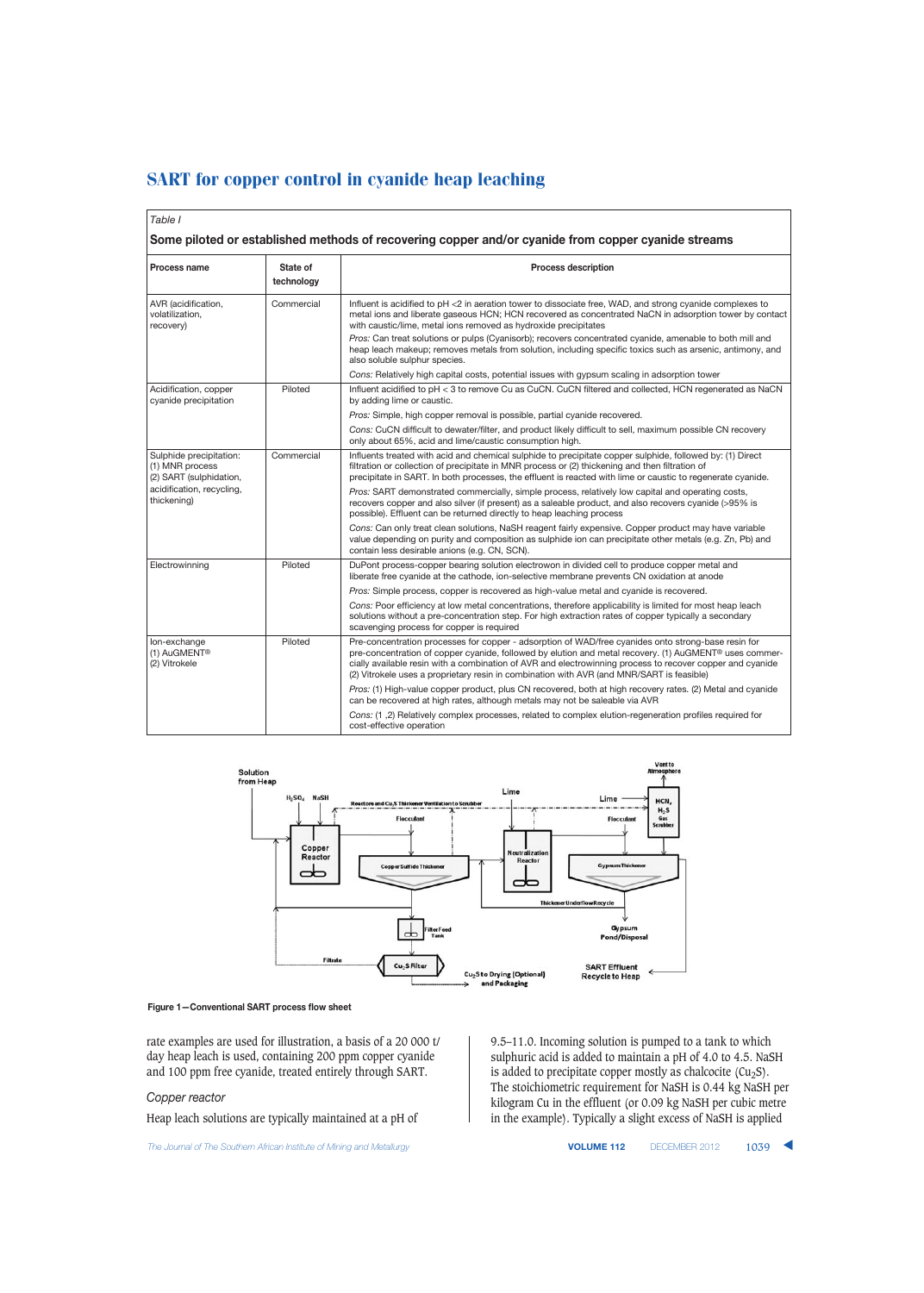

**Figure 2—Modified 'SART LITE' process flow sheet**

to account for other NaSH consumers (e.g. silver, oxygen, zinc). Under controlled conditions typical for the SART process gold will not precipitate, but a large percentage of silver will co-precipitate as silver sulphide with the copper sulphide.

Laboratory tests were run to evaluate the 'copper reactor' activities and indicated the following:

- It does not seem to affect the reaction or the physical nature of the precipitate if the NaSH is added either before or after acidification of the influent alkaline solution
- With effective mixing, the reactions take place within a few seconds once the appropriate pH is achieved
- NaSH reagent is expensive and excess NaSH can react with cyanide to produce the thiocyanate anion (SCN-), so the best proposed practice is to use about 95% of the required NaSH and accept a small amount of copper recycle to process
- More dilute Cu feeds produce more finely divided precipitate with poorer settling properties.

In the SART LITE flow sheet presented in Figure 2, the copper reaction tank has been eliminated. The reactions can take place in the pipe between the process feed pump and the copper thickener, where the large volume of solution will serve to smooth out any concentration gradients.

# *Copper sulphide thickener*

The copper sulphide formed is very fine and forms very quickly. Recycle of 'seed' crystals does not appear to result in larger crystal growth. However, recycling of thickener sludge along with flocculent and/or coagulant addition does result in the formation of flocs that settle at least ten times the rate of the unconditioned raw precipitate at dilute copper concentrations (e.g. <200 ppm Cu). The settling issue of unconditioned raw precipitate, and thus the need for recycle and proper flocculent addition, becomes increasingly significant with decreasing Cu concentration in the feed. In general, underflow recycle and flocculent addition are critical design features necessary for economical thickener design.

The operating conditions of the copper sulphide thickener are different from those of a typical mineral plant thickener where ore slurries are thickened. In the SART copper sulphide thickener, the slurry contains only 0.1% to 1.0% solids (including the recycled copper sludge). The incoming stream can be introduced above the settled bed, and separates quickly from the 'densified' solids. A small-diameter, tall thickener (high-density thickener) will likely be more economical than a traditional thickener, and a design based on de-entrainment to create a thin clear overflow will be more economical than a 'traditional' design based on solids settling velocity. This is important because this thickener must be constructed with corrosion-resistant materials, and must be covered to capture HCN gas. The deep cone of a high-rate thickener is also important for inventory control and densification of the small amount of copper sulphide produced.

Therefore in the SART LITE flow sheet the conventional thickener has been replaced with a small diameter, highdensity thickener.

## *Copper sulphide neutralization*

A relatively small volume of copper sulphide slurry discharges from the bottom of the thickener, about 6–7 m3 per day of a 40% solids slurry from a heap leach processing 20 000 t of ore per day, as in the example. The slurry should be conditioned (made alkaline to pH 10) with the addition of lime or caustic on its way to the precipitate filters. This is an important step since there is always free or combined cyanide in the precipitate, and filter operations usually result in discharge of air as the cake is dried. If the cake was left acidic, the air would contain potentially dangerous levels of HCN gas. The neutralization reaction is rapid and can be done in the pipe leading from the thickeners to the filters. NaOH is the preferred neutralization reagent, since lime would introduce a sulphate precipitate, thus lowering the value of the concentrate. There is no need for a separate 'filter feed tank', since the thickeners provide a large reservoir of thickened sulphide pulp.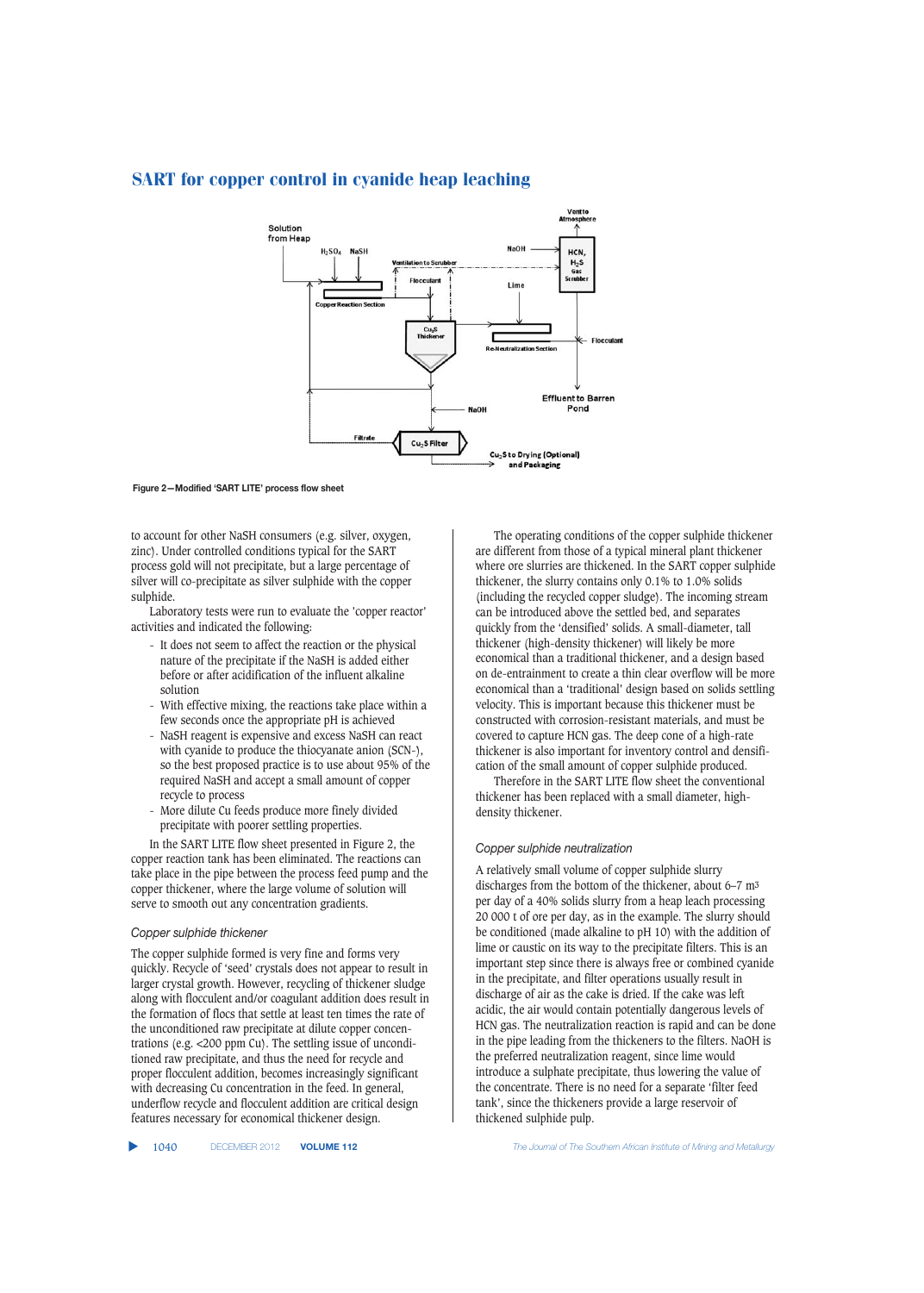# *Lime neutralization reactor*

In the traditional SART circuit, a stirred tank is included in which lime is added to the acidic copper-free solution. This is a traditional mineral industry approach, but a tank may not be needed in all cases. Modern in-line pH controls and peristaltic metering pumps permit accurate addition and mixing to ensure the slurry is at a pH of 10.5 or higher. The reaction is rapid and can be done in a pipeline. Therefore in the SART LITE flow sheet this tank has been eliminated. In the example about 0.50 kg lime per cubic metre is required for neutralization.

# *Gypsum thickener*

In traditional SART plants a gypsum thickener is included in the flow sheet to account for the fact that some gypsum may form during the neutralization process (as both calcium and sulphate ions are introduced by acid and lime additions). The gypsum thickener has been eliminated from the SART LITE flow sheet, and although it may be appropriate to include in some flow sheets, its inclusion should not be automatically assumed. The level of lime added following copper recovery is not enough to create a saturated solution of gypsum. While in most cases the solutions are already saturated, the gypsum supersaturates very easily and comes out of solution very slowly. A potential question is whether enough of the gypsum will remain in the thickener, or whether the thickener simply provides a random place where some of the gypsum collects. A more appropriate place to collect gypsum may be in the pregnant or barren ponds, where it has additional time to crystallize and settle. The ponds are normally quite large and the volume of gypsum created over several years of operation can be collected there without a significant increase in pond capacity.

Flow sheets that may permit elimination of the gypsum thickener include:

- a) Intercept pregnant solution off the heap in a tank, process this solution through SART, and discharge to the pregnant pond. Gypsum will settle out along with the normal sludge that collects in the pond, and the clear solution can be processed through carbon columns (or Merrill Crowe) as usual for gold extraction
- b) Process pregnant solution via SART on its way to the carbon columns, use anti-scalant in large enough dosages to prevent gypsum precipitation onto the carbon
- c) Process barren solution after carbon columns via SART and use the barren pond as the settling reservoir for the gypsum

and, the most interesting but (so far) least evaluated – d) Process pregnant solution through SART, but leave it

acidic as it goes through the carbon columns. Then raise the solution pH to the alkaline side and discharge it to the barren pond. Carbon gold loading is known to be significantly higher in acidic than in alkaline solutions. Additional research is needed to validate the overall practical loading/stripping process in such a condition.

# *Gas scrubbing and plant safety*

Both SART and SART LITE contain a gas scrubber. It is a common misconception that HCN(g) will rapidly gas out of an acidified cyanide solution, but in fact hydrogen cyanide is highly soluble in water. Therefore, the tank vent system and the scrubber need to be designed only to ensure a slight negative pressure in the appropriate vessels. In the case of SART the scrubber is venting two reaction tanks and one thickener, whereas in SART LITE it is venting only the (smaller diameter) thickener. With proper design of the thickener, the volume of exhaust air needed for scrubbing  $HCN(g)$  is very small (probably 200 CFM, or 400 m<sup>3</sup>/h). A small ventilation fan and small packed scrubber (1800 mm diameter, 5000 mm high) will provide adequate security for the example SART LITE plant.

It is important to not trivialize the dangers posed by an acidified cyanide solution. Regardless of the amount of ventilation, enclosed freeboard spaces in all vessels should be considered very hazardous. The plant (or the operators) should be fitted with HCN(g) monitors with alarms, and procedures for loss-of-power events and maintenance events need to be rigorously designed and implemented.

## *Control of reagent feeds*

The major areas of chemical control within the SART plant are:

- ➤ pH reduction from alkaline conditions to acidic using sulphuric acid. The operating pH range is 4.0–4.5. Excursions above this range reduce copper precipitation, and excursions below this range can increase precipitation of gold and form undesirable copper precipitates such as CuCN and CuSCN
- ➤ Copper precipitation with NaSH. Control of this reagent is very important. NaSH is expensive, and excess NaSH will consume free cyanide to form thiocyanate. The best control philosophy seems to be to use a slight deficiency of NaSH so the discharge of the SART plant still contains a minor amount of copper. Commercial instantaneous on-line analysers for copper (including cuprous ion) are limited. Fortunately, in most heap leach solutions the copper concentration fed to SART will be fairly consistent as it is averaged over a large volume of solution, so off-line analysis of Cu for NaSH control may be satisfactory in some of these cases
- ➤ pH adjustment to alkaline upon solution discharge using lime. The only important consideration in this control is to achieve a pH above 10.5 to fix the regenerated cyanide
- ➤ Flocculent and de-scalant usage. Flocculent will be used in the copper sulphide thickener, and de-scalant may be used at more than one point in the process. These can be evaluated in the laboratory prior to plant design, but the final use will be determined once the plant is in operation
- Sodium hydroxide for neutralizing copper sulphide precipitate at a pH of about 10. This control is mainly for safety purposes. Residual cyanide in the copper sulphide sludge fed to the filter presses is very small and will cause minimal if any re-dissolution of copper
- ➤ Sodium hydroxide for HCN gas scrubbing.

**The Journal of The Southern African Institute of Mining and Metallurgy <b>VOLUME 112 VOLUME 112 DECEMBER 2012 1041**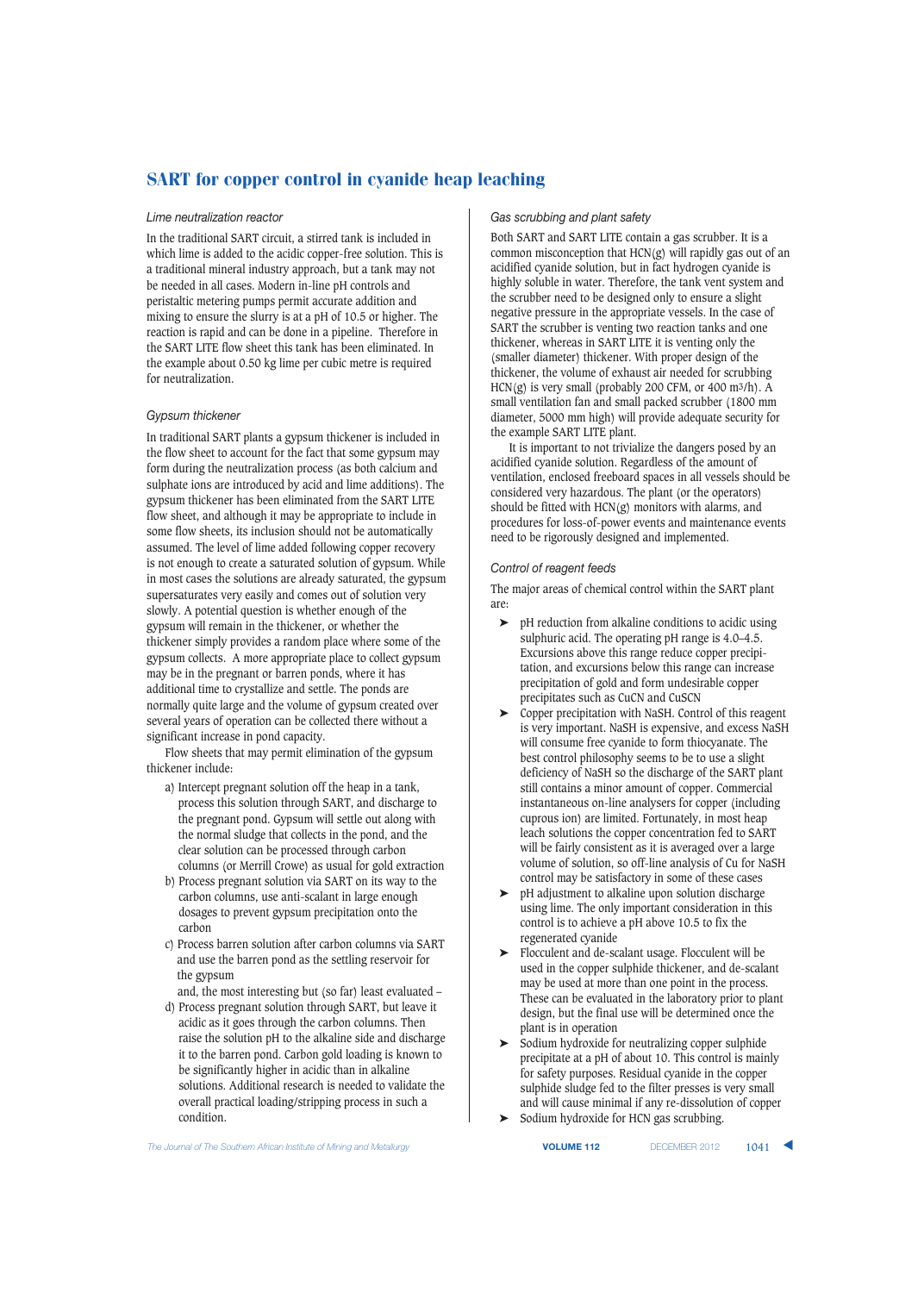#### **SART plant economics**

# *SART estimated operating costs*

For illustrative purposes, a breakdown of SART plant operating costs is provided in Figure 3. In this example the design is based on an arbitrary 20 000 m3/day influent (833 m3/h) containing 200 ppm Cu and 100 ppm free NaCN, which is the same basis for which the design considerations in the previous section were treated (i.e. a medium sized heap leach of 20 000 t/day containing 200 g Cu per ton ore leached, treated entirely through the SART circuit).

Reagent costs used are US\$1.00 per kilogram NaSH, US\$0.125 per kilogram acid, and US\$0.15 per kilogram lime, assuming average transportation costs (i.e. reasonably good access to site). Power cost is assumed at US\$0.10 per kilowatt-hour. Labour costs reflect a fairly high amount of plant automation (automatic control of reagents and flows) and thus minimal staffing.

As shown in Figure 3, total cost of the SART treatment in the example is US\$0.45 per cubic metre. At 200 ppm (200 grams Cu per cubic metre) copper recovered, the plant breaks even at a net realization cost for copper in the precipitate of about US\$3.60 per kilogram copper. This value includes a US\$1 per kilogram transport-smelting-refining charge for the Cu, and gives no credit to the value of the recovered cyanide.

In terms of cyanide saved, at a price of US\$2.50 per kilogram NaCN, the plant in the example needs only to recover about 50% of the influent copper-bound cyanide to cover operating costs. A properly designed SART plant should routinely recover 80–95% of copper-bound cyanide.

With high prices for copper (US\$7 per kilogram assumed in this case) and costs for cyanide in recent times, a SART plant may actually be an ancillary profit centre for a project.

Table II illustrates the potential savings/benefits of SART in different terms of cash cost of Au produced, at different copper grades at a gold grade of 0.5 g/t on a recovered basis, using the same assumptions as above (for a 1 g/t Au grade the costs would simply be halved).

## *SART estimated capital costs*

For illustrative purposes, a breakdown of a SART plant capital costs is provided in Figure 4. This breakdown is based on the same general assumptions as for estimating the operating costs. A 1000 m3/h plant is assumed. Costing is estimated from a general equipment list that reflects a standard SART plant design. The costs do not include any infrastructure requirements such as water, power supply, etc.

As can be seen from Figure 4, almost 40% of the total mechanical equipment cost is accounted for by the copper thickener alone (tank, rake, associated pumps and equipment), and about 60% of the total cost by the two thickeners together. This indicates that proper copper thickener design and careful consideration to gypsum disposition (e.g. determining if the gypsum thickener is even necessary) are keys to optimizing the plant cost.

When considering the traditional SART flow sheet, an installed turnkey SART plant at the 1000 m3/h size might be expected to cost somewhere between \$750 and \$1500 per



**Figure 3—Breakdown estimate of SART plant operating costs**



**Figure 4—Breakdown estimate of SART plant capital costs**

| Table II                                                                  |                  |                                      |                   |                |                    |  |  |  |
|---------------------------------------------------------------------------|------------------|--------------------------------------|-------------------|----------------|--------------------|--|--|--|
| <b>Estimated credit through SART in terms of cash cost of Au produced</b> |                  |                                      |                   |                |                    |  |  |  |
| Recovered gold                                                            | Recovered copper | <b>SART</b> operating cost           | Cyanide savings** | Copper revenue | Net SART Credit*** |  |  |  |
| (g/t)                                                                     | (g/t)            | plus TSR <sup>*</sup> (per ounce Au) | (per ounce Au)    | (per ounce Au) | (per ounce Au)     |  |  |  |
| 0.5                                                                       | 100              | \$26                                 | \$29              | \$41           | \$44               |  |  |  |
|                                                                           | 200              | \$40                                 | \$57              | \$82           | \$100              |  |  |  |
|                                                                           | 500              | \$80                                 | \$179             | \$206          | \$306              |  |  |  |

\*TSR-Transport/smelting/refining at \$1/kg Cu \*\*Assumes 80% cyanide recovery in SART \*\*\*Credit versus no SART treatment of ore

▲